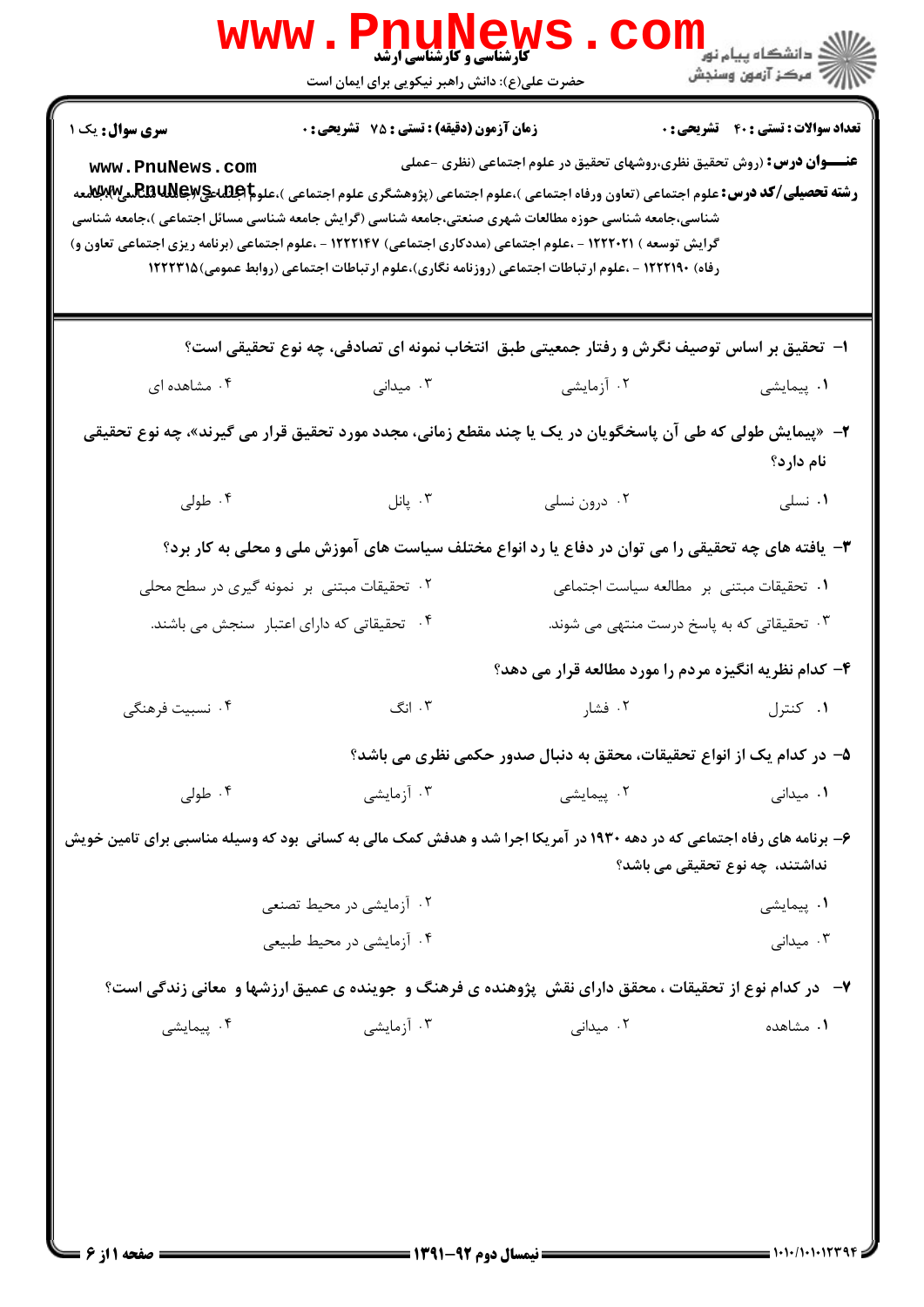|                                                                                  | <b>www.PnuNews</b>                                                                                                                                                                                                                                                                                                                                                                                                                                                          |                                                              |                                                                               |  |
|----------------------------------------------------------------------------------|-----------------------------------------------------------------------------------------------------------------------------------------------------------------------------------------------------------------------------------------------------------------------------------------------------------------------------------------------------------------------------------------------------------------------------------------------------------------------------|--------------------------------------------------------------|-------------------------------------------------------------------------------|--|
|                                                                                  | حضرت علی(ع): دانش راهبر نیکویی برای ایمان است                                                                                                                                                                                                                                                                                                                                                                                                                               |                                                              |                                                                               |  |
| <b>سری سوال : ۱ یک</b>                                                           | <b>زمان آزمون (دقیقه) : تستی : 75 تشریحی : 0</b>                                                                                                                                                                                                                                                                                                                                                                                                                            |                                                              | <b>تعداد سوالات : تستي : 40 ٪ تشريحي : 0</b>                                  |  |
| www.PnuNews.com                                                                  | <b>رشته تحصیلی/کد درس:</b> علوم اجتماعی (تعاون ورفاه اجتماعی )،علوم اجتماعی (پژوهشگری علوم اجتماعی )،علو <b>م REBUNey،کلال تیم است به است</b><br>شناسی،جامعه شناسی حوزه مطالعات شهری صنعتی،جامعه شناسی (گرایش جامعه شناسی مسائل اجتماعی )،جامعه شناسی<br>(گرایش توسعه ) ۱۲۲۲۰۲۱ - ،علوم اجتماعی (مددکاری اجتماعی) ۱۲۲۲۱۴۷ - ،علوم اجتماعی (برنامه ریزی اجتماعی تعاون و<br>رفاه) ۱۲۲۲۱۹۰ - ،علوم ارتباطات اجتماعی (روزنامه نگاری)،علوم ارتباطات اجتماعی (روابط عمومی)۱۲۲۲۳۱۵ |                                                              | <b>عنـــوان درس:</b> روش تحقیق نظری،روشهای تحقیق در علوم اجتماعی (نظری -عملی) |  |
|                                                                                  |                                                                                                                                                                                                                                                                                                                                                                                                                                                                             |                                                              | ۸– کدام هدف تحقیق آندرسون درباره ی کافه جلیز، درست تر می باشد؟                |  |
|                                                                                  |                                                                                                                                                                                                                                                                                                                                                                                                                                                                             |                                                              | ٠١ عوامل سازنده نظام منزلت محلى                                               |  |
|                                                                                  |                                                                                                                                                                                                                                                                                                                                                                                                                                                                             |                                                              | ۰۲ کشف ساختار سلسله مراتب اجتماعی                                             |  |
|                                                                                  |                                                                                                                                                                                                                                                                                                                                                                                                                                                                             | ۰۳ مشخص کردن چیزی که به افراد محلات فقیر، تشخص می دهد.       |                                                                               |  |
|                                                                                  |                                                                                                                                                                                                                                                                                                                                                                                                                                                                             | ۰۴ مشخص کردن چیزی که به افراد محلات اعیان نشین، تشخص می دهد. |                                                                               |  |
|                                                                                  |                                                                                                                                                                                                                                                                                                                                                                                                                                                                             |                                                              | ۹- کدام تعریف درباره شکل سنجش در مشاهده، درست می باشد؟                        |  |
|                                                                                  |                                                                                                                                                                                                                                                                                                                                                                                                                                                                             | ۰۱ مبتنی بر نظامی از نمادهای مختلف برای پدیده ی واحد است.    |                                                                               |  |
|                                                                                  |                                                                                                                                                                                                                                                                                                                                                                                                                                                                             | ۰۲ شکل سنجش غیر از مقیاس سنجش برای پدیده ی واحد است.         |                                                                               |  |
|                                                                                  |                                                                                                                                                                                                                                                                                                                                                                                                                                                                             |                                                              | ۰۳ شکل سنجش همان مشاهده پدیده ی واحد است.                                     |  |
|                                                                                  |                                                                                                                                                                                                                                                                                                                                                                                                                                                                             |                                                              | ۰۴ شکل سنجش، خود سنجش پدیده ی واحد است.                                       |  |
|                                                                                  |                                                                                                                                                                                                                                                                                                                                                                                                                                                                             |                                                              | ۱۰– منابع منتشر شده، چه نوع منابعی هستند؟                                     |  |
| ۰۴ آماری                                                                         | ۰۳ غیر چاپی                                                                                                                                                                                                                                                                                                                                                                                                                                                                 | ۰۲ تصویری                                                    | ۰۱ چاپی                                                                       |  |
|                                                                                  | ١١− در كدام نوع از مراحل طرح برنامه تحقيق، محقق از محققان ذيربط استفاده مي كند؟                                                                                                                                                                                                                                                                                                                                                                                             |                                                              |                                                                               |  |
| ٠٢ تبديل موضوع به مساله قابل تحقيق                                               |                                                                                                                                                                                                                                                                                                                                                                                                                                                                             |                                                              | ۰۱ تعمیق بخشیدن به شناخت موضوع                                                |  |
|                                                                                  | ۰۴ توجه به جوانب سئوال برانگيز موضوع                                                                                                                                                                                                                                                                                                                                                                                                                                        |                                                              | ٠٣ تبديل موضوع به مساله قابل سنجش                                             |  |
|                                                                                  |                                                                                                                                                                                                                                                                                                                                                                                                                                                                             |                                                              | <b>۱۲</b> - در کدام نوع از تحقیقات، محقق به همتاسازی می پردازد؟               |  |
| ۰۴ تبیینی                                                                        | ۰۳ تکراری                                                                                                                                                                                                                                                                                                                                                                                                                                                                   | ۰۲ توصیفی                                                    | ۰۱ اکتشافی                                                                    |  |
| ۱۳- تبیین صرف پدیده ی اجتماعی بر حسب خصوصیات روانی فردی، چه نوع تقلیل گرایی است؟ |                                                                                                                                                                                                                                                                                                                                                                                                                                                                             |                                                              |                                                                               |  |
| ۰۴ فرهنگی                                                                        | ۰۳ اقتصادی                                                                                                                                                                                                                                                                                                                                                                                                                                                                  | ۰۲ روانی فردی                                                | ۰۱ اجتماعی                                                                    |  |
|                                                                                  |                                                                                                                                                                                                                                                                                                                                                                                                                                                                             |                                                              | ۱۴- در کدام یک از مراحل انجام تحقیق، مسائل اخلاقی اهمیت به سزایی می یابد؟     |  |
| ۰۴ گردآوري اطلاعات                                                               | ۰۳ تعریف موضوع                                                                                                                                                                                                                                                                                                                                                                                                                                                              | ۰۲ تعیین هدف                                                 | ٠١. انتخاب نمونه                                                              |  |
|                                                                                  |                                                                                                                                                                                                                                                                                                                                                                                                                                                                             |                                                              |                                                                               |  |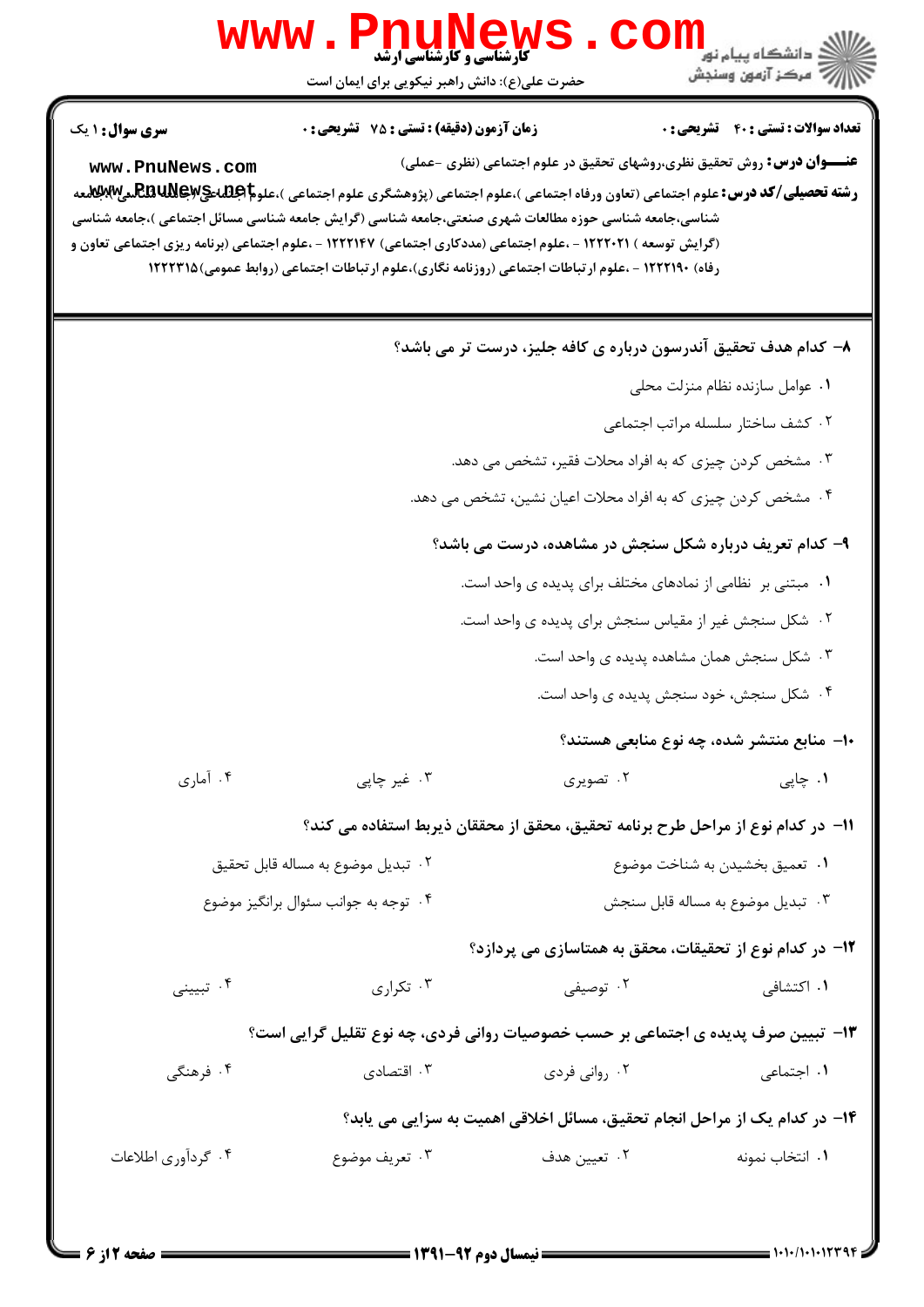| <b>WWW</b>                                                                                                          | <b>کارشناسی و کارشناسی ارشد</b>                                                                                                                                                                                       |                                                                               | ڪ دانشڪاه پيام نور<br>ر <i>7</i> مرڪز آزمون وسنڊش |
|---------------------------------------------------------------------------------------------------------------------|-----------------------------------------------------------------------------------------------------------------------------------------------------------------------------------------------------------------------|-------------------------------------------------------------------------------|---------------------------------------------------|
|                                                                                                                     | حضرت علی(ع): دانش راهبر نیکویی برای ایمان است                                                                                                                                                                         |                                                                               |                                                   |
| <b>سری سوال : ۱ یک</b>                                                                                              | <b>زمان آزمون (دقیقه) : تستی : 75 تشریحی : 0</b>                                                                                                                                                                      |                                                                               | <b>تعداد سوالات : تستی : 40 قشریحی : 0</b>        |
| www.PnuNews.com                                                                                                     |                                                                                                                                                                                                                       | <b>عنـــوان درس:</b> روش تحقیق نظری،روشهای تحقیق در علوم اجتماعی (نظری -عملی) |                                                   |
|                                                                                                                     | <b>رشته تحصیلی/کد درس:</b> علوم اجتماعی (تعاون ورفاه اجتماعی )،علوم اجتماعی (پژوهشگری علوم اجتماعی )،علو <b>م REBUNE و REBUNE</b><br>.                                                                                |                                                                               |                                                   |
|                                                                                                                     | شناسی،جامعه شناسی حوزه مطالعات شهری صنعتی،جامعه شناسی (گرایش جامعه شناسی مسائل اجتماعی )،جامعه شناسی<br>(گرایش توسعه ) ۱۲۲۲۰۲۱ - ،علوم اجتماعی (مددکاری اجتماعی) ۱۲۲۲۱۴۷ - ،علوم اجتماعی (برنامه ریزی اجتماعی تعاون و |                                                                               |                                                   |
|                                                                                                                     | رفاه) ۱۲۲۲۱۹۰ - ،علوم ارتباطات اجتماعی (روزنامه نگاری)،علوم ارتباطات اجتماعی (روابط عمومی)۱۲۲۲۳۱۵                                                                                                                     |                                                                               |                                                   |
|                                                                                                                     |                                                                                                                                                                                                                       |                                                                               |                                                   |
|                                                                                                                     |                                                                                                                                                                                                                       | 15- كدام تعريف ، راههاي سنجش مفهوم را مشخص مي كند؟                            |                                                   |
| ۰۴ عملیاتی                                                                                                          | ۰۳ اسمی                                                                                                                                                                                                               | ۰۲ حقیقی                                                                      | ۱. واقعی                                          |
|                                                                                                                     | ۱۶– تعریف زیر کدام مفهوم در روش تحقیق را تداعی می کند؟ « تعیین تعداد اشیاء یا رویداد طبق قواعدی خاص »                                                                                                                 |                                                                               |                                                   |
|                                                                                                                     | ٠٢ اعتبار محتوا                                                                                                                                                                                                       |                                                                               | ۰۱ سنجش                                           |
|                                                                                                                     | ۰۴ پایایی                                                                                                                                                                                                             |                                                                               | ۰۳ اعتبار صوری                                    |
|                                                                                                                     | ۱۷– هدف از ابداع متغیرهای سنجش پذیر در انجام تحقیق، ابداع چه نوع پرسش هایی است؟                                                                                                                                       |                                                                               |                                                   |
|                                                                                                                     | ۰۲ قابل فهم برای پاسخگو باشد.                                                                                                                                                                                         |                                                                               | ۰۱ قابل فهم برای پرسشگر باشد.                     |
|                                                                                                                     | ۰۴ خطای سنجش را تقلیل دهد.                                                                                                                                                                                            |                                                                               | ۰۳ مرتبط با موضوع باشد.                           |
| <b>۱۸</b> - کدام عبارت در با ره ی سطح سنجش هریک از متغیرهای زیر به ترتیب درست می باشد ؟« رضایت شغلی  - ملیت - تعداد |                                                                                                                                                                                                                       |                                                                               |                                                   |
|                                                                                                                     |                                                                                                                                                                                                                       |                                                                               | فرزندان »                                         |
|                                                                                                                     | ۰۲ اسمی – ترتیبی – نسبی                                                                                                                                                                                               |                                                                               | ۰۱ اسمی - ترتیبی - ترتیبی                         |
|                                                                                                                     | ۰۴ تر تیبی <sup>-</sup> فاصله ای - نسبی                                                                                                                                                                               |                                                                               | ۰۳ ترتیبی - اسمی – نسبی                           |
| ۱۹- کدام عبارت زیر، از دلایل کاربرد مقیاس ها و شاخص ها در علوم اجتماعی نمی باشد؟                                    |                                                                                                                                                                                                                       |                                                                               |                                                   |
|                                                                                                                     |                                                                                                                                                                                                                       | ۰۱ مفهوم یا سازه ی پیچیده واحدی که از ترکیب چند معرف درست شده است.            |                                                   |
|                                                                                                                     |                                                                                                                                                                                                                       | ٠٢ بسياري از مفاهيم مورد تحقيق را نمي توان فقط با يک معرف مطالعه کرد.         |                                                   |
|                                                                                                                     | ۰۳ با استفاده از معرفهای چند گانه در سنجش متغیر از میزان خطا کاسته می شود.                                                                                                                                            |                                                                               |                                                   |
|                                                                                                                     |                                                                                                                                                                                                                       | ۰۴ استفاده از مقیاس ها و شاخص ها تمرین خوبی برای مفهوم سازی و سنجش است.       |                                                   |
|                                                                                                                     |                                                                                                                                                                                                                       | <b>۲۰</b> - اگر شاخصی مرکب از ۳ گویه باشد، بیشترین نمره فراوانی آن چقدر است؟  |                                                   |
| 1.7                                                                                                                 | 9.7                                                                                                                                                                                                                   | 9.7                                                                           | $\mathsf{r}$ .                                    |
| ۲۱– در کدام مقیاس از محرکی واحد برای سنجش وضعیت دو قطبی استفاده می شود؟                                             |                                                                                                                                                                                                                       |                                                                               |                                                   |
| ۰۴ بوگاردوس                                                                                                         | ۰۳ گاتمن                                                                                                                                                                                                              | ۰۲ تفاوت معنایی                                                               | ۰۱ لیکرت                                          |
|                                                                                                                     |                                                                                                                                                                                                                       |                                                                               |                                                   |
|                                                                                                                     |                                                                                                                                                                                                                       |                                                                               |                                                   |

ЧŦ.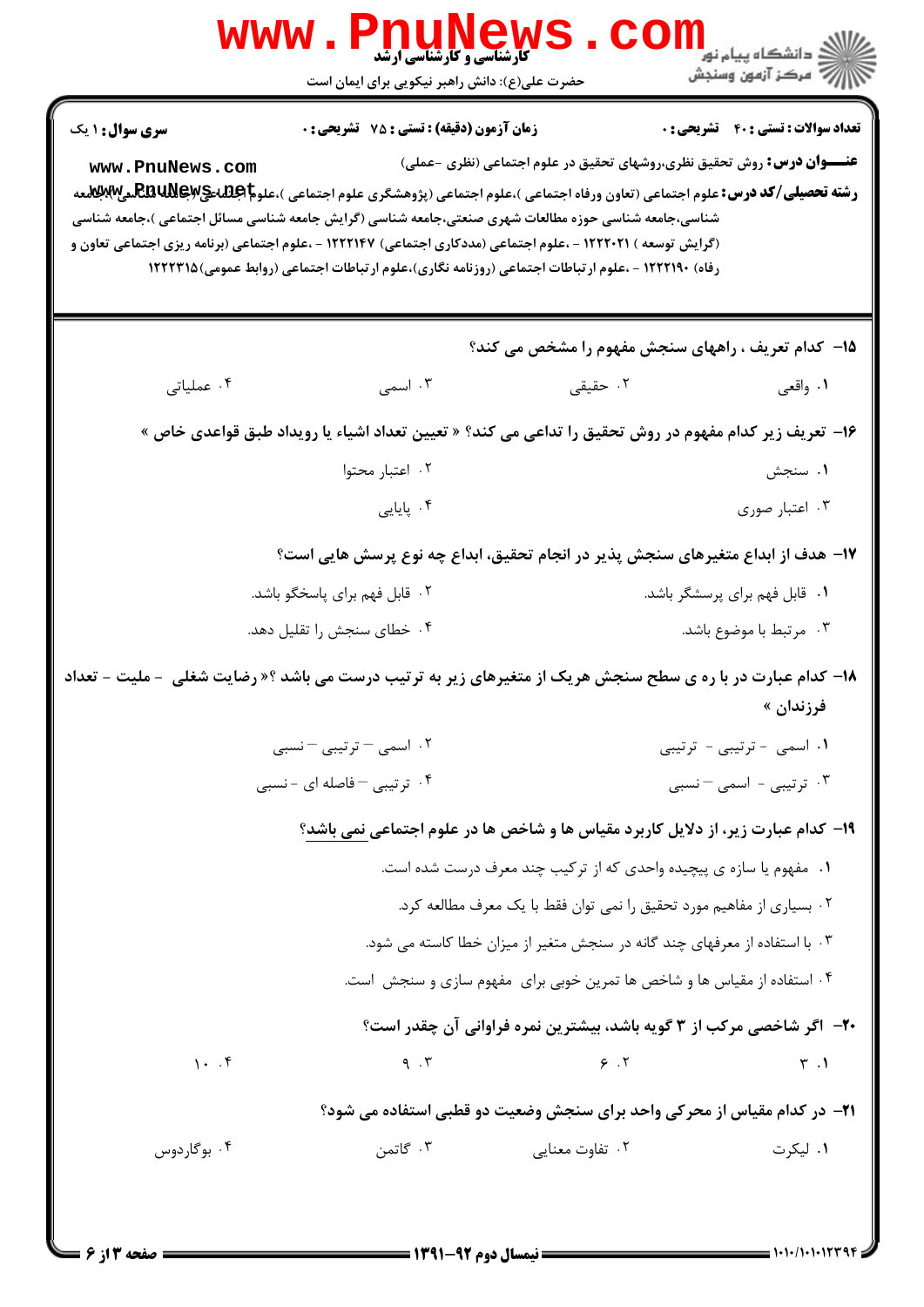| <b>WWW</b>                                                                                                                                                                                                                                                         | <b>کارشناسی و کارشناسی ارشد</b><br>حضرت علی(ع): دانش راهبر نیکویی برای ایمان است                                        |                                                                                                                                                                                                                                                                                                                                   | ≦ دانشڪاه پيام نور<br>7- مرڪز آزمون وسنڊش    |  |
|--------------------------------------------------------------------------------------------------------------------------------------------------------------------------------------------------------------------------------------------------------------------|-------------------------------------------------------------------------------------------------------------------------|-----------------------------------------------------------------------------------------------------------------------------------------------------------------------------------------------------------------------------------------------------------------------------------------------------------------------------------|----------------------------------------------|--|
| <b>سری سوال : ۱ یک</b><br>www.PnuNews.com<br>شناسی،جامعه شناسی حوزه مطالعات شهری صنعتی،جامعه شناسی (گرایش جامعه شناسی مسائل اجتماعی )،جامعه شناسی<br>(گرایش توسعه ) ۱۲۲۲۰۲۱ - ،علوم اجتماعی (مددکاری اجتماعی) ۱۲۲۲۱۴۷ - ،علوم اجتماعی (برنامه ریزی اجتماعی تعاون و | <b>زمان آزمون (دقیقه) : تستی : 75 تشریحی : 0</b>                                                                        | <b>عنـــوان درس:</b> روش تحقیق نظری،روشهای تحقیق در علوم اجتماعی (نظری -عملی)<br><b>رشته تحصیلی/کد درس:</b> علوم اجتماعی (تعاون ورفاه اجتماعی )،علوم اجتماعی (پژوهشگری علوم اجتماعی )،علو <b>م اطِطلحیلللهیلیلی میله است</b><br>رفاه) ۱۲۲۲۱۹۰ - ،علوم ارتباطات اجتماعی (روزنامه نگاری)،علوم ارتباطات اجتماعی (روابط عمومی)۱۲۲۲۳۱۵ | <b>تعداد سوالات : تستي : 40 ٪ تشريحي : 0</b> |  |
|                                                                                                                                                                                                                                                                    |                                                                                                                         | <b>۲۲</b> - در کدام مقیاس از عده ای داور برای سنجش یک مفهوم استفاده می شود؟                                                                                                                                                                                                                                                       |                                              |  |
| ۰۴ گاتمن                                                                                                                                                                                                                                                           | ۰۳ ترستون                                                                                                               | ۰۲ تفاوت معنایی                                                                                                                                                                                                                                                                                                                   | ۰۱ بوگاردوس                                  |  |
| ۲۳– اگر دریک تحقیق، تعداد پاسخگویان ۱۰۰ نفر و تعداد گویه ها ۳ تا باشد و تعداد خطاها ۴۴ مورد باشد، ضریب بازنمایی<br>تقريبا چقدر است؟                                                                                                                                |                                                                                                                         |                                                                                                                                                                                                                                                                                                                                   |                                              |  |
| $7.0 - .9$                                                                                                                                                                                                                                                         | 7.90.7                                                                                                                  | $\lambda$ $\Delta$ $\lambda$ $\lambda$                                                                                                                                                                                                                                                                                            | 7.77.1                                       |  |
|                                                                                                                                                                                                                                                                    |                                                                                                                         | <b>۳۴</b> - کدام مقیاس برای سنجش نوع و میزان تعامل دلخواه پاسخگویان با اعضای گروه های خاص، مناسب است؟                                                                                                                                                                                                                             |                                              |  |
| ۰۴ لیکرت                                                                                                                                                                                                                                                           | ۰۳ گاتمن                                                                                                                | ۰۲ ترستون                                                                                                                                                                                                                                                                                                                         | ۰۱ بوگاردوس                                  |  |
|                                                                                                                                                                                                                                                                    |                                                                                                                         |                                                                                                                                                                                                                                                                                                                                   | ۲۵– کدام عبارت درست است:                     |  |
|                                                                                                                                                                                                                                                                    |                                                                                                                         | ۰۱ هر قدر نمونه بزرگتر باشد، خطای نمونه گیری بزرگتر خواهد شد.                                                                                                                                                                                                                                                                     |                                              |  |
|                                                                                                                                                                                                                                                                    | ۰۲ در تحقیقات بزرگ، امکان خطاهای غیر نمونه گیری کمتر است.<br>۰۳ در تحقیقات بزرگ، امکان خطاهای غیر نمونه گیری بیشتر است. |                                                                                                                                                                                                                                                                                                                                   |                                              |  |
|                                                                                                                                                                                                                                                                    |                                                                                                                         | ۰۴ هر قدر نمونه کوچکتر باشد خطای نمونه گیری کوچکتر است.                                                                                                                                                                                                                                                                           |                                              |  |
|                                                                                                                                                                                                                                                                    | ۲۶- شمارش جامعه ی آماری را چه می نامند؟                                                                                 |                                                                                                                                                                                                                                                                                                                                   |                                              |  |
|                                                                                                                                                                                                                                                                    | ۰۲ چارچوب نمونه گیری                                                                                                    |                                                                                                                                                                                                                                                                                                                                   | ۰۱ حجم نمونه                                 |  |
|                                                                                                                                                                                                                                                                    | ۰۴ توزیع نمونه گیری                                                                                                     |                                                                                                                                                                                                                                                                                                                                   | ۰۳ خطای نمونه گیری                           |  |
|                                                                                                                                                                                                                                                                    |                                                                                                                         | ۲۷- در کدام نوع نمونه گیری، افراد ًشانس برابری برای انتخاب شدن دارند؟                                                                                                                                                                                                                                                             |                                              |  |
| ۰۴ سهمیه ای                                                                                                                                                                                                                                                        | ۰۳ قضاوتی                                                                                                               | ۰۲ تعمدی                                                                                                                                                                                                                                                                                                                          | ۰۱ تصادفی ساده                               |  |
|                                                                                                                                                                                                                                                                    |                                                                                                                         | ۲۸– در تحقیقات، کدامیک از عوامل زیر تعیین کننده نوع نمونه می باشد؟                                                                                                                                                                                                                                                                |                                              |  |
|                                                                                                                                                                                                                                                                    | ۰۲ عملي بودن و خطاي نمونه                                                                                               |                                                                                                                                                                                                                                                                                                                                   | ۰۱ حجم نمونه و هزینه                         |  |
| ۰۴ خطای نمونه و میزان تغییر در جمعیت                                                                                                                                                                                                                               |                                                                                                                         |                                                                                                                                                                                                                                                                                                                                   | ۰۳ عملي بودن و هزينه                         |  |
|                                                                                                                                                                                                                                                                    |                                                                                                                         |                                                                                                                                                                                                                                                                                                                                   |                                              |  |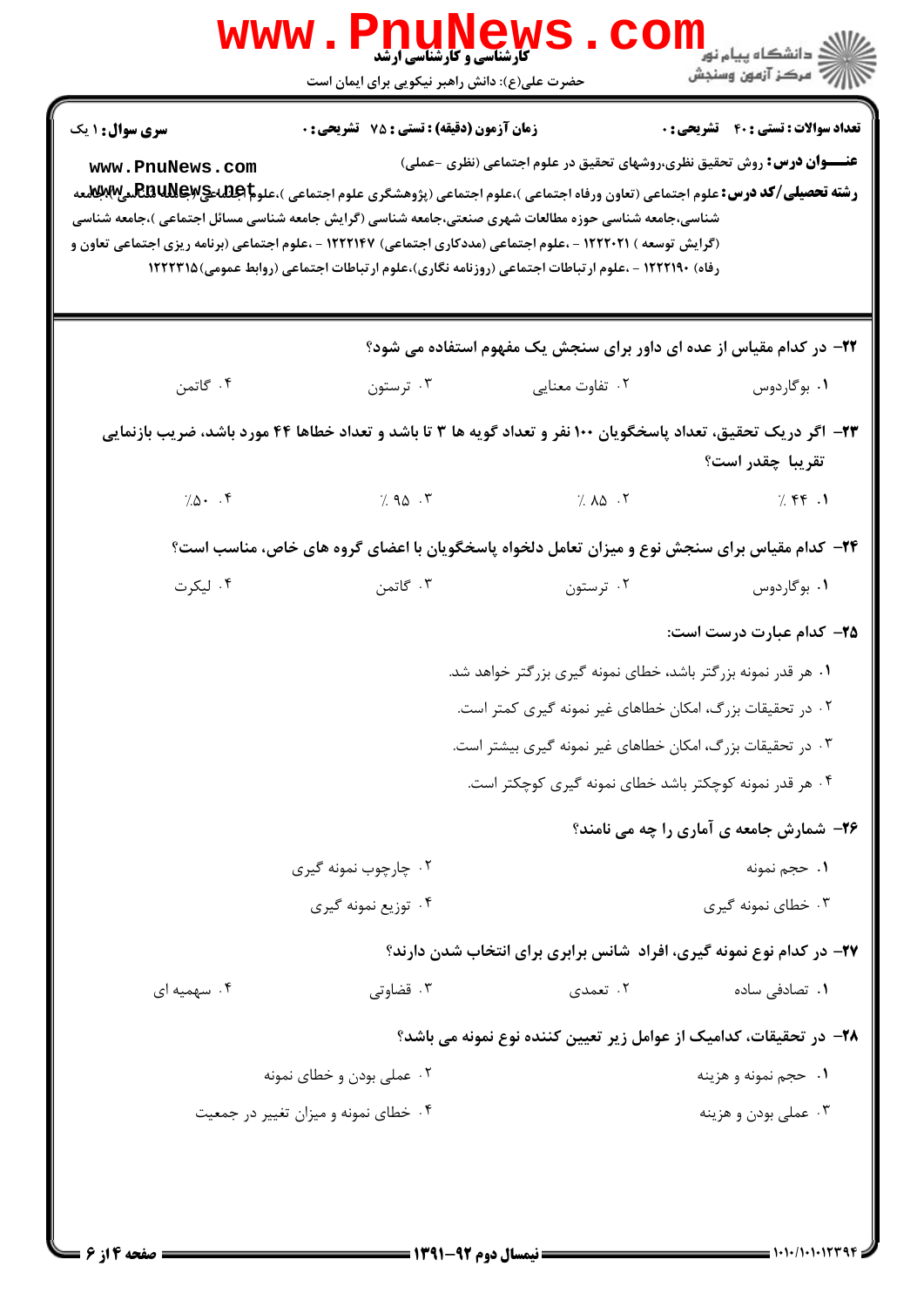|                                                                                                                                             | WWW . P <u>nungwe</u> w;<br>حضرت علی(ع): دانش راهبر نیکویی برای ایمان است |                                                                                                                                                                                                                                                                                                                                                                                                                                                                                                                                                         | لاد دانشگاه پيام نور "<br>   ><br>   > مرکز آزمون وسنڊش |
|---------------------------------------------------------------------------------------------------------------------------------------------|---------------------------------------------------------------------------|---------------------------------------------------------------------------------------------------------------------------------------------------------------------------------------------------------------------------------------------------------------------------------------------------------------------------------------------------------------------------------------------------------------------------------------------------------------------------------------------------------------------------------------------------------|---------------------------------------------------------|
| <b>سری سوال : ۱ یک</b>                                                                                                                      | <b>زمان آزمون (دقیقه) : تستی : 75 ٪ تشریحی : 0</b>                        |                                                                                                                                                                                                                                                                                                                                                                                                                                                                                                                                                         | <b>تعداد سوالات : تستي : 40 ٪ تشريحي : 0</b>            |
| www.PnuNews.com                                                                                                                             |                                                                           | <b>عنـــوان درس:</b> روش تحقیق نظری،روشهای تحقیق در علوم اجتماعی (نظری -عملی)<br><b>رشته تحصیلی/کد درس:</b> علوم اجتماعی (تعاون ورفاه اجتماعی )،علوم اجتماعی (پژوهشگری علوم اجتماعی )،علو <b>م REBUNewg و REBUNex</b> همه<br>شناسی،جامعه شناسی حوزه مطالعات شهری صنعتی،جامعه شناسی (گرایش جامعه شناسی مسائل اجتماعی )،جامعه شناسی<br>(گرایش توسعه ) ۱۲۲۲۰۲۱ - ،علوم اجتماعی (مددکاری اجتماعی) ۱۲۲۲۱۴۷ - ،علوم اجتماعی (برنامه ریزی اجتماعی تعاون و<br>رفاه) ۱۲۲۲۱۹۰ - ،علوم ارتباطات اجتماعی (روزنامه نگاری)،علوم ارتباطات اجتماعی (روابط عمومی)۱۲۲۲۳۱۵ |                                                         |
|                                                                                                                                             |                                                                           | ۲۹- در کدام نوع نمونه گیری، نخست با افرادی که دارای مشخصات مورد نظرند مصاحبه می کنند ًو سپس از آنها می خواهند<br>که اکر افرادی را می شناسند که همان مشخصات را دارند، معرفی کنند؟                                                                                                                                                                                                                                                                                                                                                                        |                                                         |
| ۰۴ تعمدی                                                                                                                                    | ۰۳ آسان                                                                   | ۰۲ زنجیره ای                                                                                                                                                                                                                                                                                                                                                                                                                                                                                                                                            | ۰۱ سهمیه ای                                             |
| ۳۰- تشبیه رابطه بین تدوین پرسش ها برای مصاحبه گر و ارائه ی پرسش ها برای پاسخگو، به متن و اجرای سمفونی، به کدام<br>بُعد پیمایش مربوط می شود؟ |                                                                           |                                                                                                                                                                                                                                                                                                                                                                                                                                                                                                                                                         |                                                         |
| ۰۴ سبک                                                                                                                                      | ۰۳ اطمینان                                                                | ۰۲ اعتبار                                                                                                                                                                                                                                                                                                                                                                                                                                                                                                                                               | ۰۱ هنر                                                  |
|                                                                                                                                             |                                                                           | ۳۱- توجه به زبان و پرسش های قابل پذیرش برای نمونه، جزء کدام یک از اجزای کلی تحقیق پیمایشی است؟                                                                                                                                                                                                                                                                                                                                                                                                                                                          |                                                         |
|                                                                                                                                             | ۰۲ شیوه های بازگرداندن پرسشنامه                                           |                                                                                                                                                                                                                                                                                                                                                                                                                                                                                                                                                         | ۰۱ شیوه های کسب اطلاعات                                 |
|                                                                                                                                             | ۰۴ شیوه های انتخاب پاسخگویان                                              |                                                                                                                                                                                                                                                                                                                                                                                                                                                                                                                                                         | ۰۳ توزیع پرسشنامه در میان گروه                          |
| <b>۳۲</b> – کدام یک از موارد زیر در پر شدن و اعاده پرسشنامه دخیل <u>نمی باشد</u> ؟                                                          |                                                                           |                                                                                                                                                                                                                                                                                                                                                                                                                                                                                                                                                         |                                                         |
|                                                                                                                                             | ٠١ تقاضاى شخصى<br>۰۲ ظاهر پرسشنامه                                        |                                                                                                                                                                                                                                                                                                                                                                                                                                                                                                                                                         |                                                         |
|                                                                                                                                             | ۰۴ درخواست پاسخگویی                                                       |                                                                                                                                                                                                                                                                                                                                                                                                                                                                                                                                                         | ۰۳ توزیع گروهی                                          |
|                                                                                                                                             |                                                                           | <b>۳۳</b> - کدام یک از عبارتهای زیر در باره تفاوت پرسشنامه و مصاحبه درست <u>نمی باشد</u> ؟                                                                                                                                                                                                                                                                                                                                                                                                                                                              |                                                         |
|                                                                                                                                             |                                                                           | ۰۱ در مصاحبه پس از هر سئوالی که پاسخ داده می شود ، سئوال بعدی مطرح می شود.                                                                                                                                                                                                                                                                                                                                                                                                                                                                              |                                                         |
|                                                                                                                                             |                                                                           | ۰۲ در مصاحبه کیفیت روابط بین مصاحبه شونده و مصاحبه گر، بر موفقیت مصاحبه تاثیر دارد.                                                                                                                                                                                                                                                                                                                                                                                                                                                                     |                                                         |
|                                                                                                                                             |                                                                           | ۰۳ عبارت و جمله های پرسشنامه و مصاحبه با هم تفاوتی ندارند.                                                                                                                                                                                                                                                                                                                                                                                                                                                                                              |                                                         |
|                                                                                                                                             |                                                                           | ۰۴ مصاحبه گر ، مصاحبه با افرادی که واجد شرایط مصاحبه نیستند،را سریعا به اتمام برساند.                                                                                                                                                                                                                                                                                                                                                                                                                                                                   |                                                         |
|                                                                                                                                             |                                                                           | ۳۴- کدام یک از موارد زیر از قواعد اصلی مصاحبه گر خوب نمی باشد؟                                                                                                                                                                                                                                                                                                                                                                                                                                                                                          |                                                         |
|                                                                                                                                             | ۰۲ تعهد به انجام کامل مصاحبه                                              |                                                                                                                                                                                                                                                                                                                                                                                                                                                                                                                                                         | ٠١ شناخت مضمون مصاحبه                                   |
| ۰۴ تلاش برای افزایش اثر خصوصیات شخصی بر مصاحبه                                                                                              |                                                                           | ۰۳ تمرین برای یافتن حس اعتماد و راحتی در مصاحبه                                                                                                                                                                                                                                                                                                                                                                                                                                                                                                         |                                                         |
|                                                                                                                                             |                                                                           | ۳۵– اگر در تحلیلی از  داده های گرد آوری شده برای مطالعه موضوعی سوای موضوع محقق اول استفاده شود، چه نوع تحلیلی                                                                                                                                                                                                                                                                                                                                                                                                                                           | می باشد؟                                                |
| ۰۴ میدانی                                                                                                                                   | ۰۳ پیمایشی                                                                | ۰۲ ثانوي                                                                                                                                                                                                                                                                                                                                                                                                                                                                                                                                                | ۰۱ محتوا                                                |
| <b>: صفحه 5 از 6 =</b>                                                                                                                      | ـــــــ نیمسال دوم ۹۲-۱۳۹۱ ــــــــــ                                     |                                                                                                                                                                                                                                                                                                                                                                                                                                                                                                                                                         |                                                         |